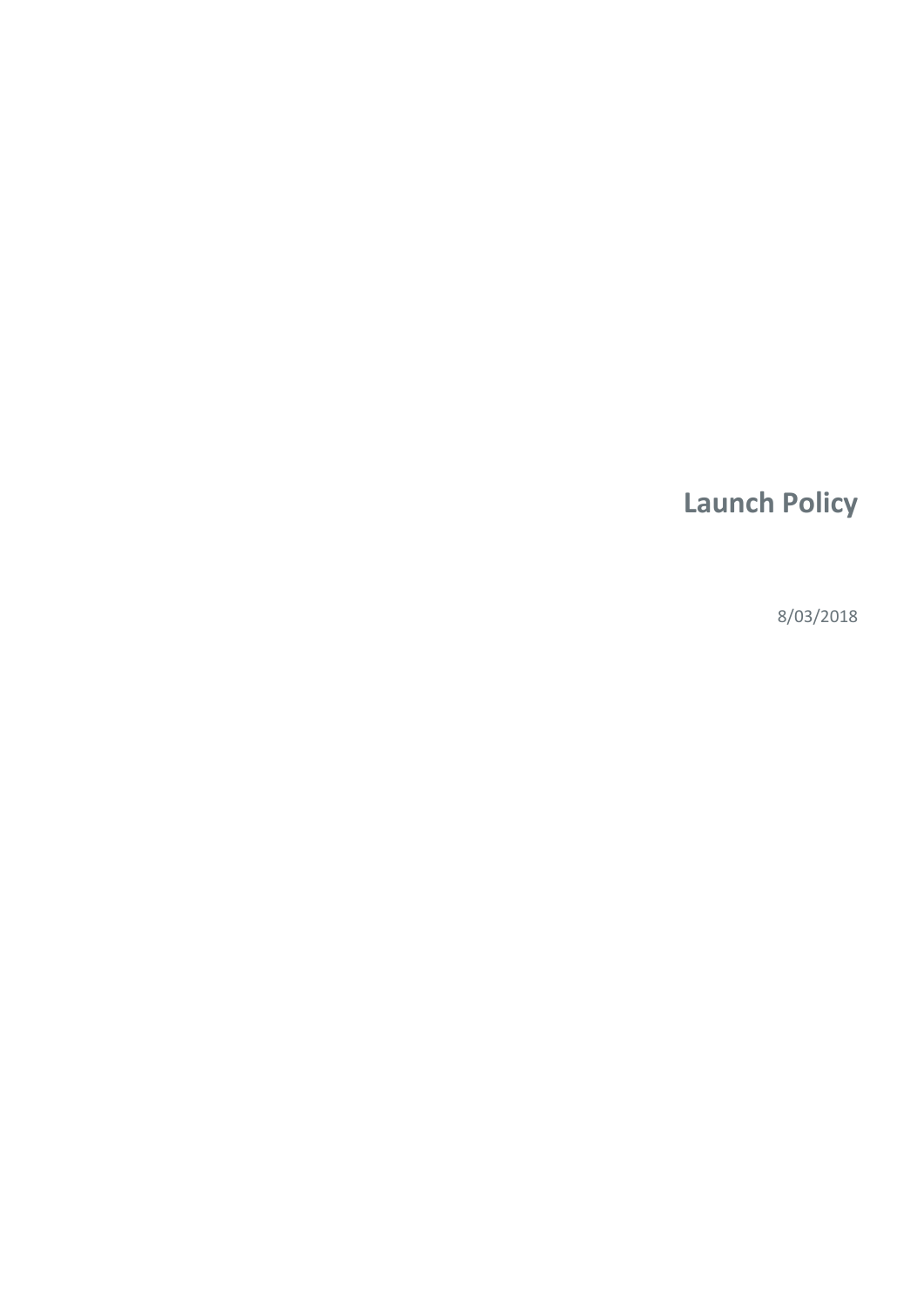# **Classification**

Public

Page II PUBLIC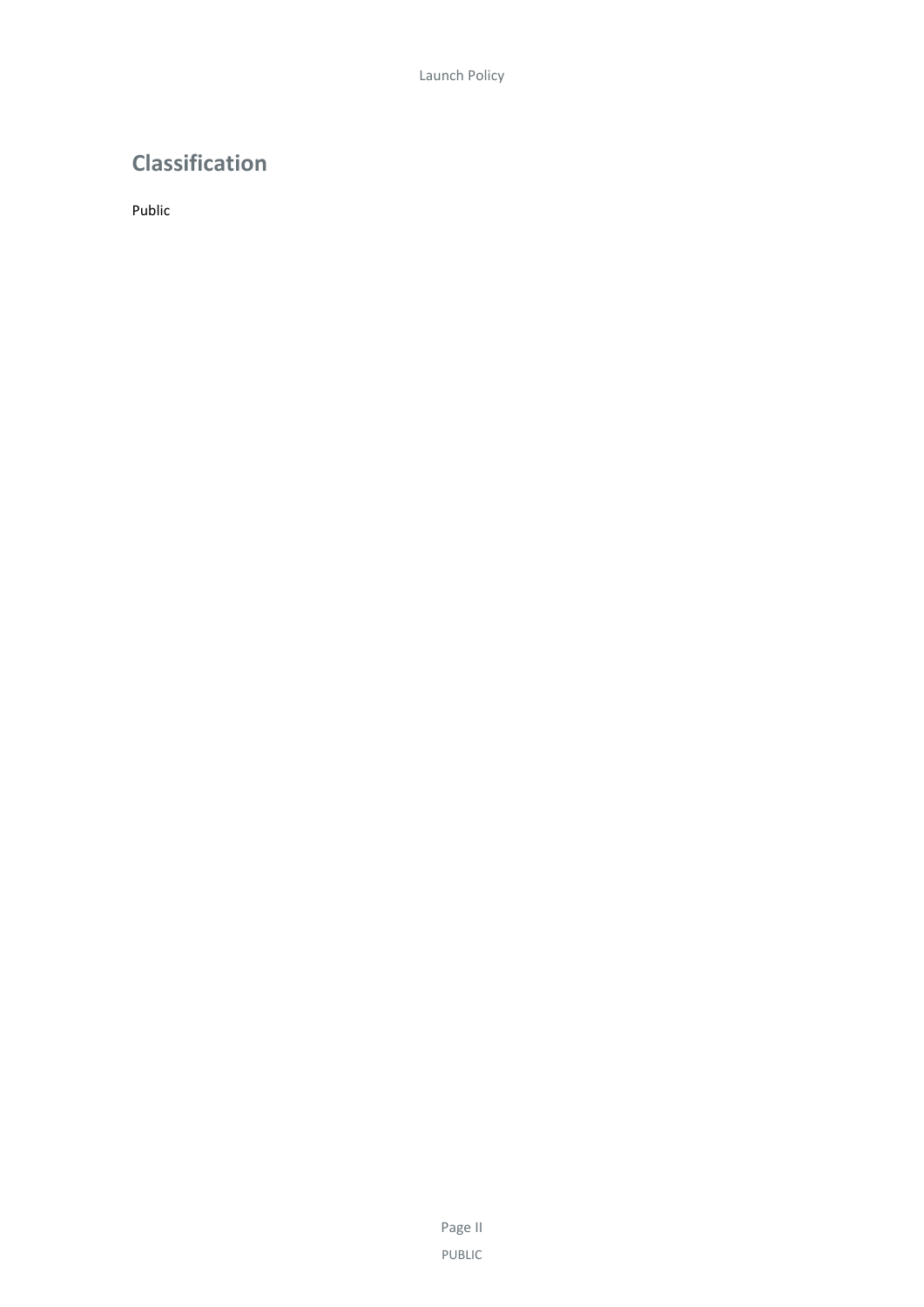# **Contents**

| $\mathbf{1}$   |     |  |  |  |  |
|----------------|-----|--|--|--|--|
| $\overline{2}$ |     |  |  |  |  |
| 3              |     |  |  |  |  |
| $\overline{a}$ |     |  |  |  |  |
|                | 4.1 |  |  |  |  |
|                | 4.2 |  |  |  |  |
|                | 4.3 |  |  |  |  |
| 5              |     |  |  |  |  |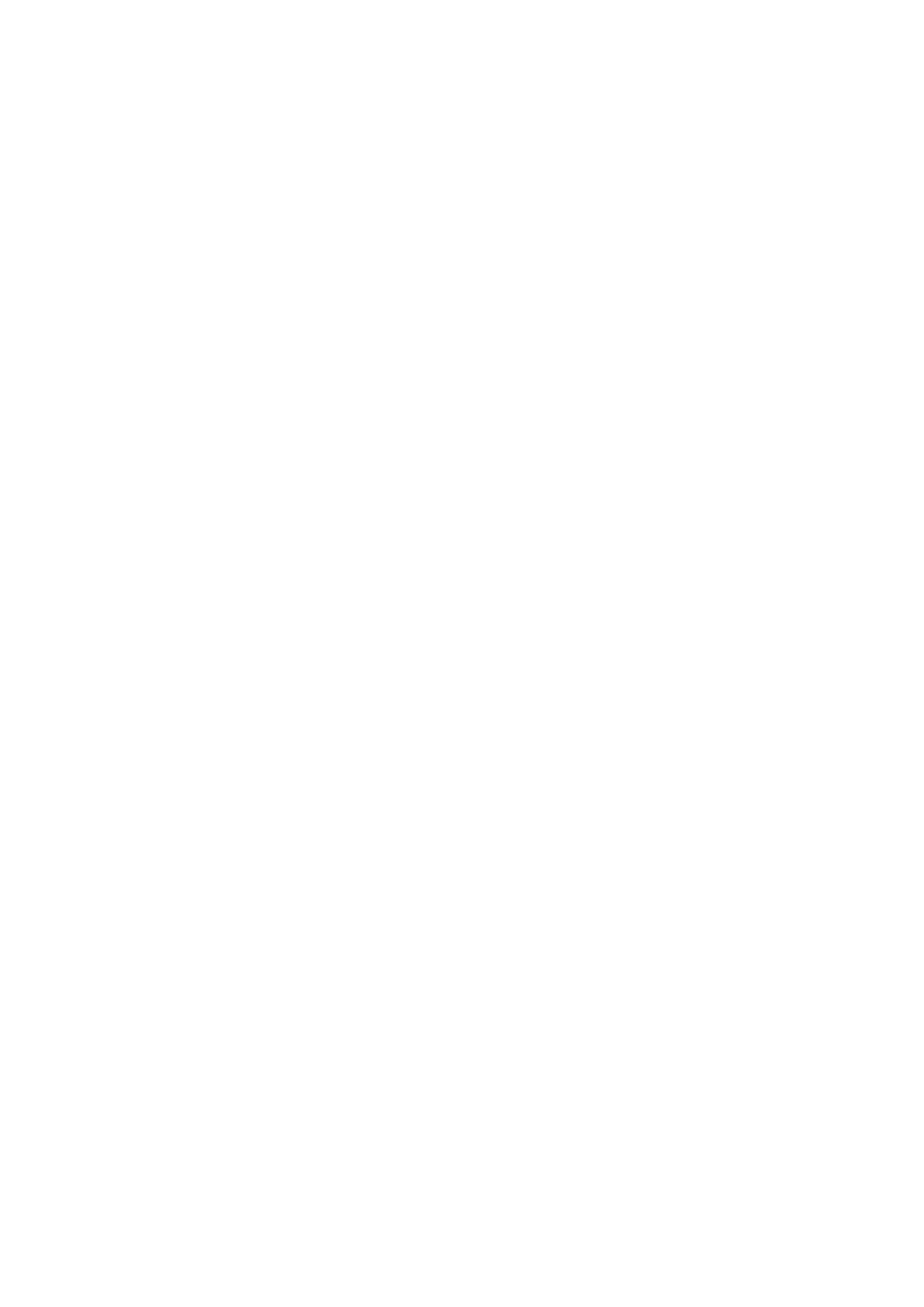# <span id="page-4-0"></span>**1 Definitions**

In this policy:

**Allocation** means the method by which a domain name is created and assigned to an Applicant; **Allocated** shall have a corresponding meaning.

**Applicant** means a natural or legal person, company or organisation in whose name an Application is submitted.

**Application** means the complete and technically correct request for a domain name, which complies with the Published Policies.

**Central Registry Organisation** means the organisation designated by the Pontificium Consilium de Comunicationibus Socialibus responsible for the operation of the Catholic TLDs.

**Claims Notice** means a notice provided to an Applicant indicating that the applied for Label is a Trademark Match to a Trademark Record in the Trademark Clearinghouse.

**Claims Services** means the services that collectively provide:

- **Applicants with a Claims Notice; and**
- Trademark Holders, with a corresponding Trademark Record, with notice that a Label that is a Trademark Match to the Trademark Record is Allocated.

**Claims Period** means any period during which the Claims Services are provided.

**Eligible for Allocation** means a domain name that we have assigned, designated or otherwise earmarked to an Applicant following technical substantiation and conclusion of any applicable contention resolution mechanisms.

**General Availability** means the point in time following which requests to register a domain name may be received from any eligible party on a first come, first served basis.

**General Registration** means the point in time after the conclusion of the Sunrise Period in which domain names are generally available for registration by all interested parties that are qualified to register domain names in the TLD.

**ICANN** means the Internet Corporation for Assigned Names and Numbers, its successors and assigns.

**Label** means a string of characters used to form part of a domain name. The elements of a domain name and their composition are more fully described in our Registration Policy which can be found in the policy section at the following link: [http://nic.catholic/](http://nic.dubai/)

**Launch Program** means the Sunrise Period described in this document but does not include General Registration.

**Published Policies** collectively means:

- **those specifications and policies established and published from time to time by us or any** of our designated representatives; and
- **EXECT ANO ICANN TEMPORARY Specifications or Policies and Consensus Policies or any Rights** Protection Mechanisms and associated rules, policies, requirements and procedures (as defined in our agreement with ICANN).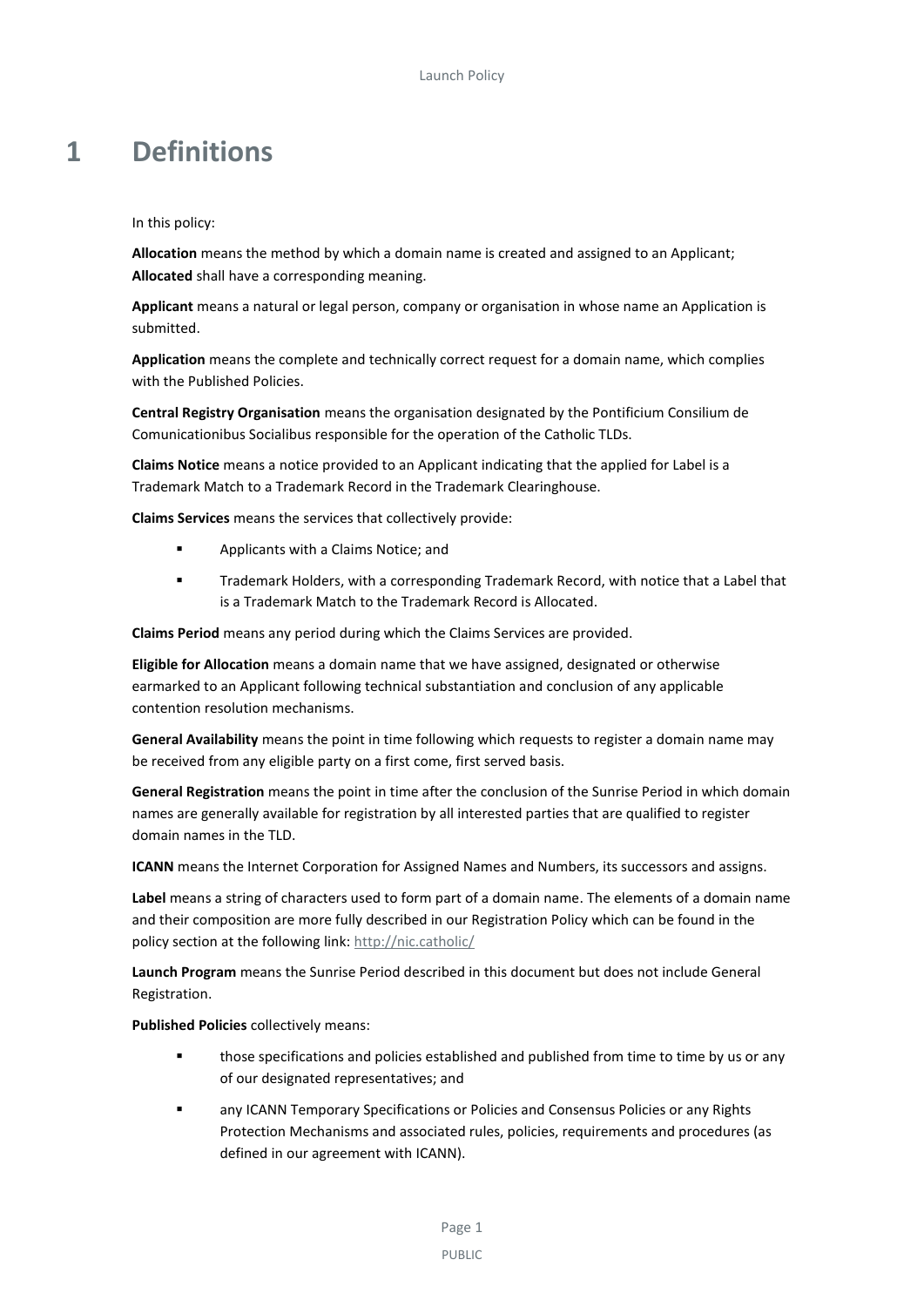**Registrant** means a natural or legal person, company or organisation in whose name a domain name is Allocated in the TLD.

**Registrar** means an entity that is authorised to offer domain name registration services in relation to the TLD.

**Service** means the services that we provide in relation to the TLD.

**SMD File** means the Signed Mark Data file provided by the TMCH Sunrise and Claims Operator to a holder of a Validated Mark which is encoded with information such as the Labels that may be Allocated during a Sunrise Period.

**Sunrise Eligibility Requirements** means the requirements outlined in this policy that an Applicant must meet to participate in the Sunrise Period.

**Sunrise Period** means the period during which Sunrise-Eligible Rights Holders have the opportunity to submit an Application for a domain name in the TLD prior to General Registration.

**Sunrise Registration** means a domain name Allocated to a Sunrise-Eligible Rights Holder and applied for during the Sunrise Period.

**Sunrise-Eligible Rights Holders** means Trademark Holders who have been issued with a SMD File from the TMCH Sunrise and Claims Operator and meet the Sunrise Eligibility Requirements specified in this policy.

**TLD** means Top Level Domain and for the purpose of this policy shall mean any one of the TLDs operated by us:

- .catholic;
- 天主教.:
- or .:كاث ول يك
- $\blacksquare$

**TMCH Sunrise and Claims Operator** means the providers appointed by ICANN to serve as the Trademark Clearinghouse by accepting, authenticating, validating and facilitating the transmission of information related to certain trademarks.

**Trademark Clearinghouse Guidelines** means the guidelines which can be found at the following link [www.trademark-clearinghouse.com](http://www.trademark-clearinghouse.com/) (as may be updated from time to time) which provide an overview of the requirements for the inclusion of trademarks in the Trademark Clearinghouse and the issuance of a SMD File.

**Trademark Clearinghouse** means the central repository for information to be authenticated, stored, and disseminated, pertaining to the rights of Trademark Holders.

**Trademark Holde**r means holders of marks that have been verified by the TMCH Sunrise and Claims Operator as meeting the requirements specified in the Trademark Clearinghouse Guidelines.

**Trademark Match** means that a Label is a match to a trademark, as described in the Trademark Clearinghouse Guidelines.

**Trademark Record** means a complete and correct set of information concerning a trademark or other mark submitted to the Trademark Clearinghouse.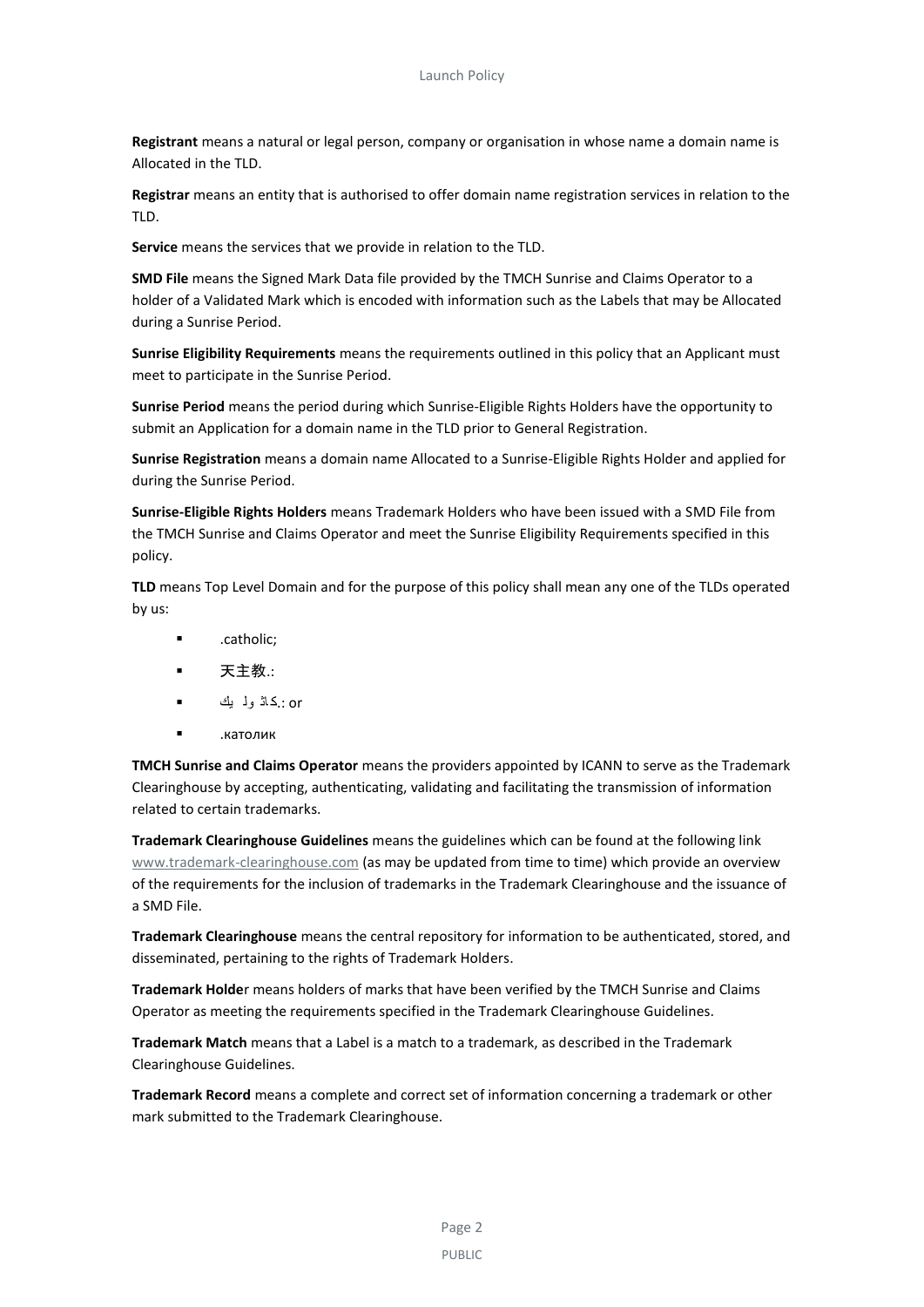**Validated Mark** means a mark that has been verified by the TMCH Sunrise and Claims Operation as meeting the requirements specified in the Trademark Clearinghouse Guidelines including those relating to proof of use.

**We**, **us** and **our** means the Central Registry Organisation or our designated representatives.

**You** and **your** means the person or entity receiving or accessing the Service.

Page 3 PUBLIC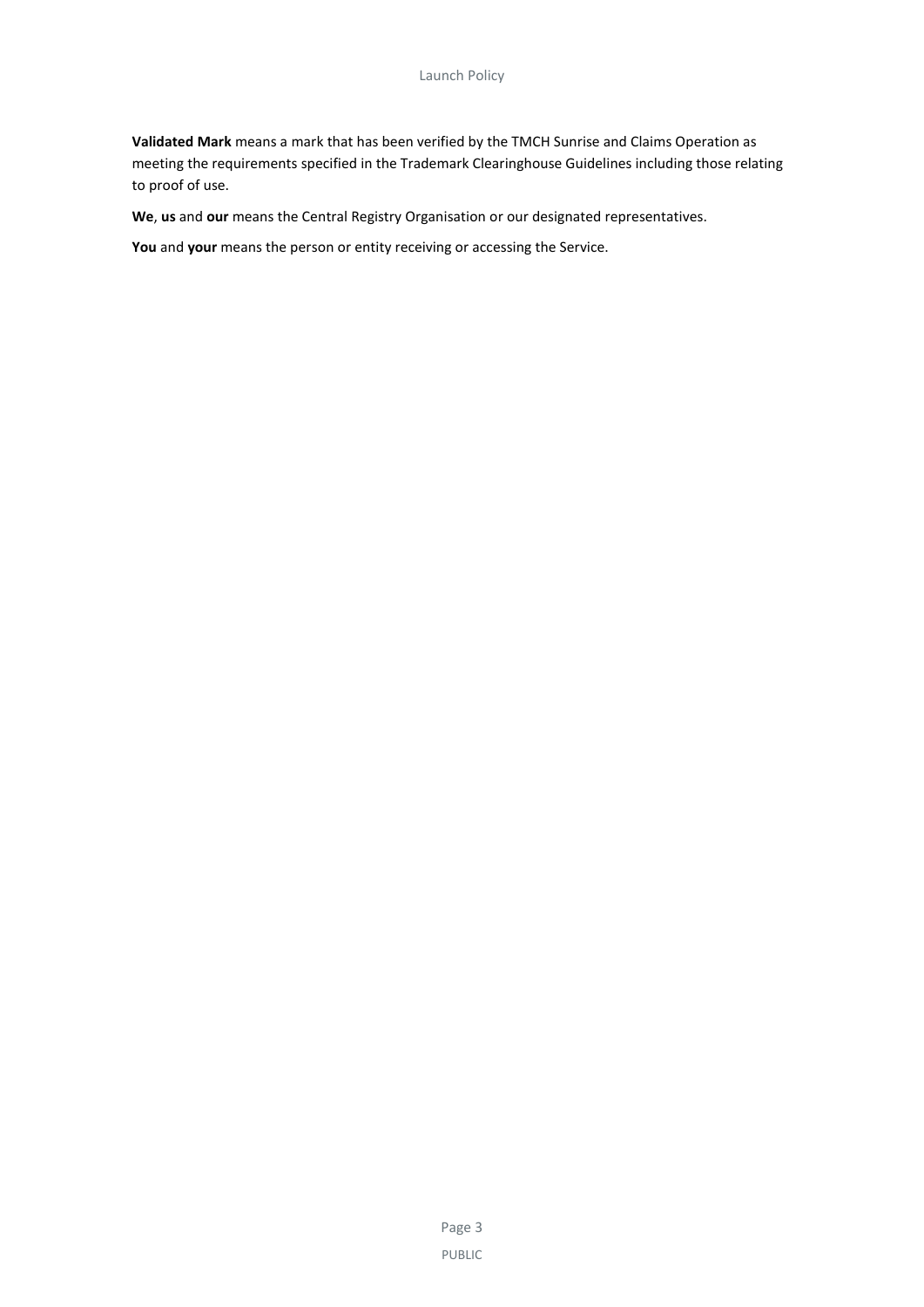# <span id="page-7-0"></span>**2 About this document**

This document describes our policy regarding the registration of domain names in the TLD. Document Identifier: CRO-LAU-001 Publication Date: March 2018 Status: CURRENT

> Page 4 PUBLIC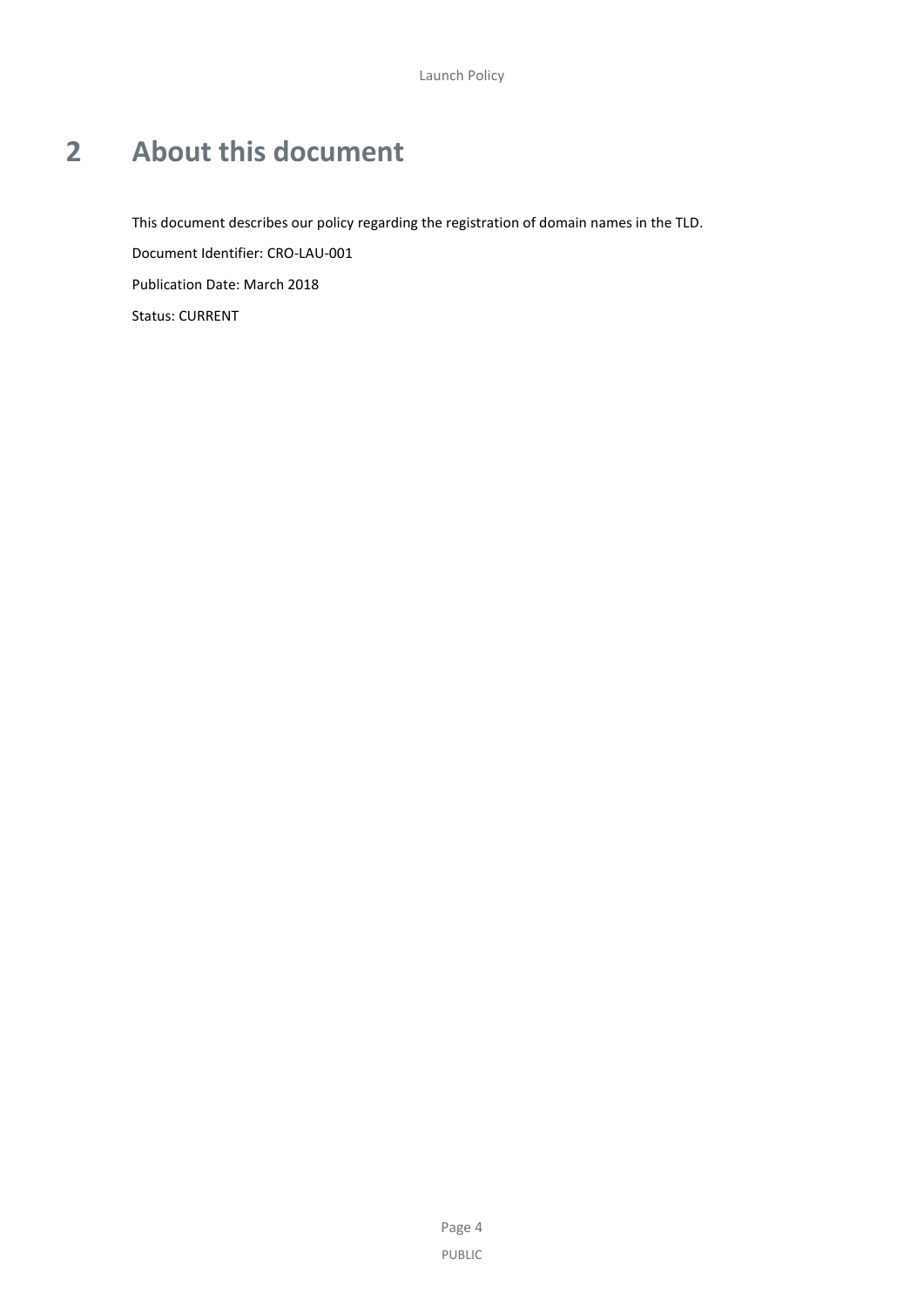# <span id="page-8-0"></span>**3 Purpose**

The purpose of this document is to describe our policy for the Launch Program of the TLD.

This Launch Program was designed to facilitate a fair, orderly and equitable introduction for the TLD, whilst granting priority to certain rights holders. Additionally, it will act as a deterrent to abusive and bad faith registrations.

The launch policy describes, amongst other things:

- the terms by which eligible parties may submit an Application during the Launch Program; and
- the manner in which Applications will be processed, validated and Allocated.

This policy applies to:

- **F** persons or entities submitting an Application; and
- **Registrars.**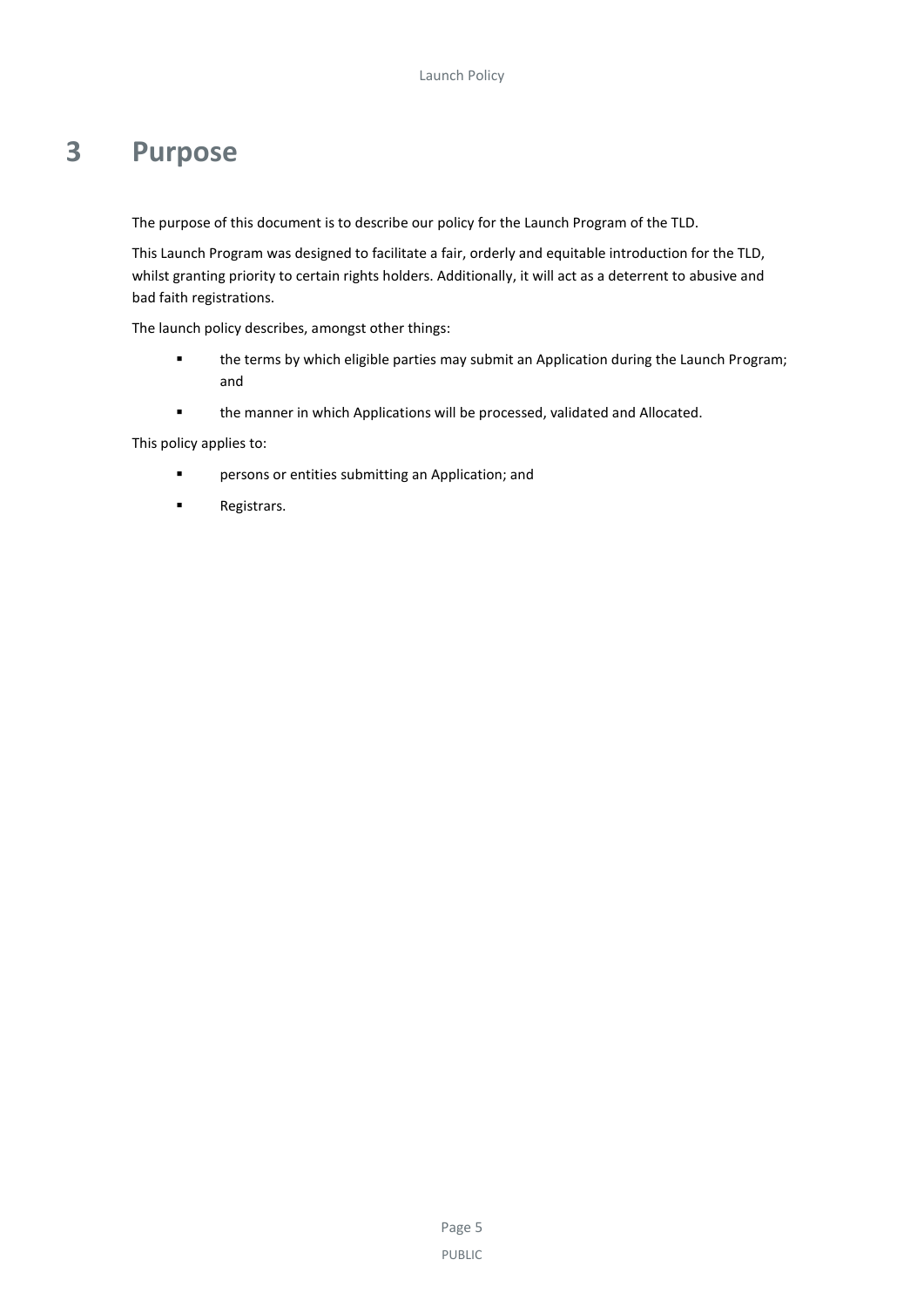# <span id="page-9-0"></span>**4 Policy Statement**

# **4.1 Introduction to our Launch Program**

<span id="page-9-1"></span>The Launch Program was designed to:

- **F** provide certain protections to the various entities described in this policy;
- **Example 1** comply with ICANN's requirements for the TLD; and
- **Phinry interest in Applications for domain names.**

The Launch Program will consist of a number of different periods, each of which is described in this policy. Specific information and requirements for those wishing to participate in the launch of the TLD are detailed in relation to each of those periods.

### **Background to the Launch Program**

ICANN requires that we, in our management of the TLD, implement certain Rights Protection Mechanisms (often referred to as RPMs) to discourage or prevent registration of domain names that violate or abuse another party's legal rights.

Rights Protection Mechanisms may exist in different forms dependant on the stage or period of operation of the TLD. Some Rights Protection Mechanisms exist for a defined period of time, whilst others may subsist or become active as a result of certain conditions.

Details about ICANN's requirements for Rights Protection Mechanisms can be found on the ICANN website at the following link[: http://newgtlds.icann.org/en/about/trademark-clearinghouse](http://newgtlds.icann.org/en/about/trademark-clearinghouse)

# **About us, Rights Protection Mechanisms and the Trademark Clearinghouse**

ICANN has established the Trademark Clearinghouse and associated processes and procedures so that we can comply with our obligation to implement Rights Protection Mechanisms.

ICANN has appointed providers, the TMCH Sunrise and Claims Operator(s), to operate the Trademark Clearinghouse. Our implementation of the Service has been integrated and tested with the TMCH Sunrise and Claims Operator. Information about the Trademark Clearinghouse and the TMCH Sunrise and Claims Operator can be found at the following link:<http://trademark-clearinghouse.com/>

Where applicable our role is to verify the information provided by a Registrar to us, with that information that is contained in the Trademark Clearinghouse. We do not make any decisions about the validity or use of a mark or its inclusion in the Trademark Clearinghouse.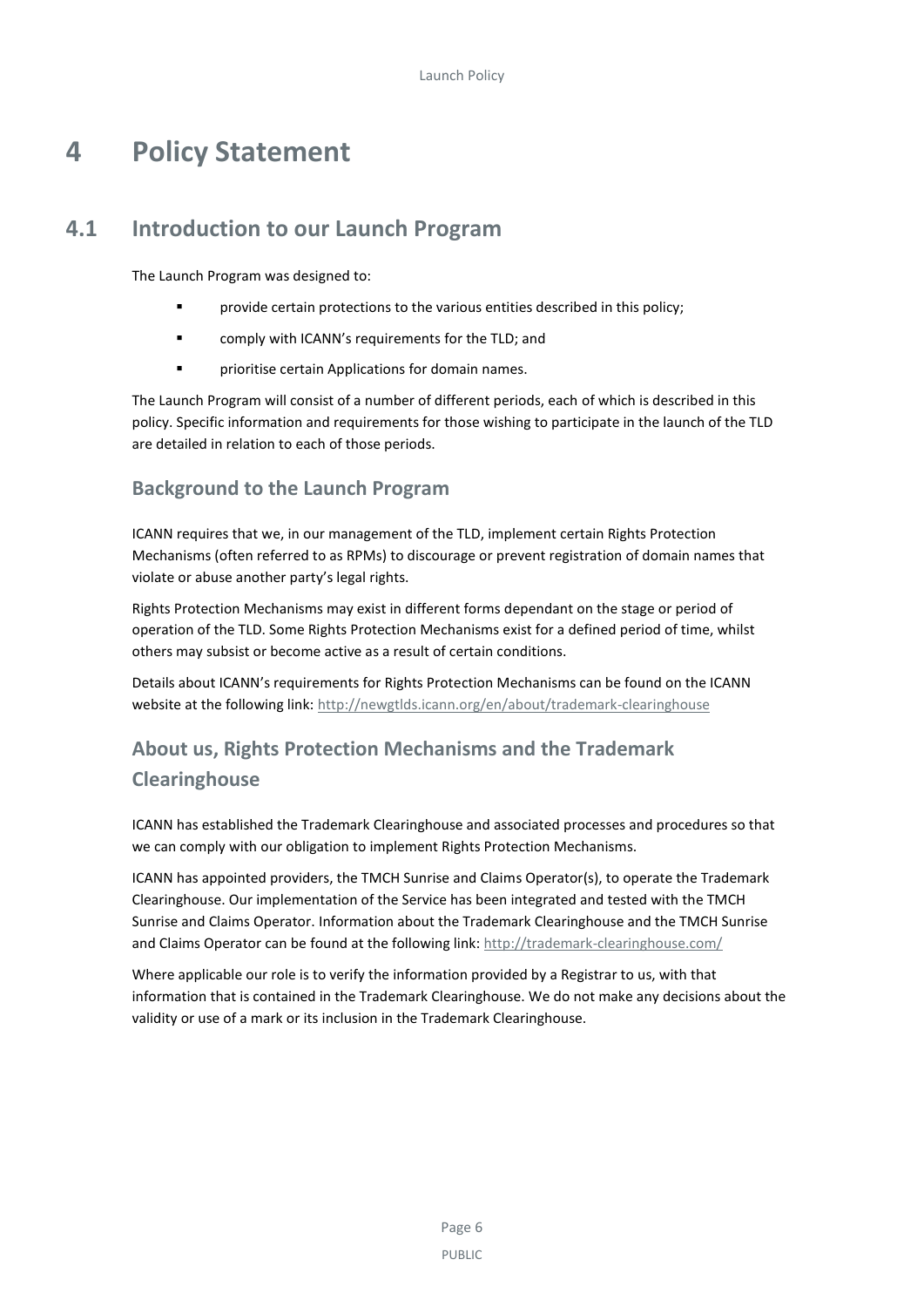## **The Launch Program Overview**

The following diagram illustrates the timing of the Sunrise Period, General Availability and General Registration:



The following is a brief overview of each of the periods that will be implemented in launching the TLD. These periods are described in greater detail in the relevant sections of this document.

|                         | Commencement<br>Date/Time in UTC | <b>Claims Period</b>                                    | <b>Duration in</b><br><b>Calendar Days</b> | <b>Conclusion</b><br>Date/Time | Registration<br><b>Term (Years)</b> |
|-------------------------|----------------------------------|---------------------------------------------------------|--------------------------------------------|--------------------------------|-------------------------------------|
| <b>Sunrise Period</b>   | 16 May 2018<br>at 00:00 UTC      | No                                                      | 30                                         | 15 June 2018<br>at 23:59 UTC   | 1-10 years                          |
| General<br>Registration | 16 June 2018<br>at 00:00 UTC     | Yes - concludes on<br>14 September<br>2018 at 23:59 UTC | Ongoing                                    | Ongoing                        | $1-10$ years                        |

### **Launch Program period descriptions**

### **Sunrise Period Overview**

#### **What is a Sunrise Period?**

A Sunrise Period operates to allow entities that meet defined criteria the ability to submit an Application for a domain name in the TLD.

In order to meet ICANN's requirements, the Sunrise Period for the TLD will be restricted to Sunrise-Eligible Rights Holders.

Where there are multiple Applications for the same domain name during the Sunrise Period these will be resolved at the conclusion of the Sunrise Period by processing Applications on a first-come-firstserved basis.

#### **How does a Sunrise Period operate?**

In order to participate in a Sunrise Period the Sunrise-Eligible Rights Holder must:

- have met all the requirements to obtain a SMD File as described in the Trademark Clearinghouse Guidelines;
- meet any of the additional requirements that we have described in this document or any other policy issued by us;
- at the time of submitting an Application provide the SMD File received from the TMCH Sunrise and Claims Operator; and
- only submit an Application for a Label contained in the SMD File.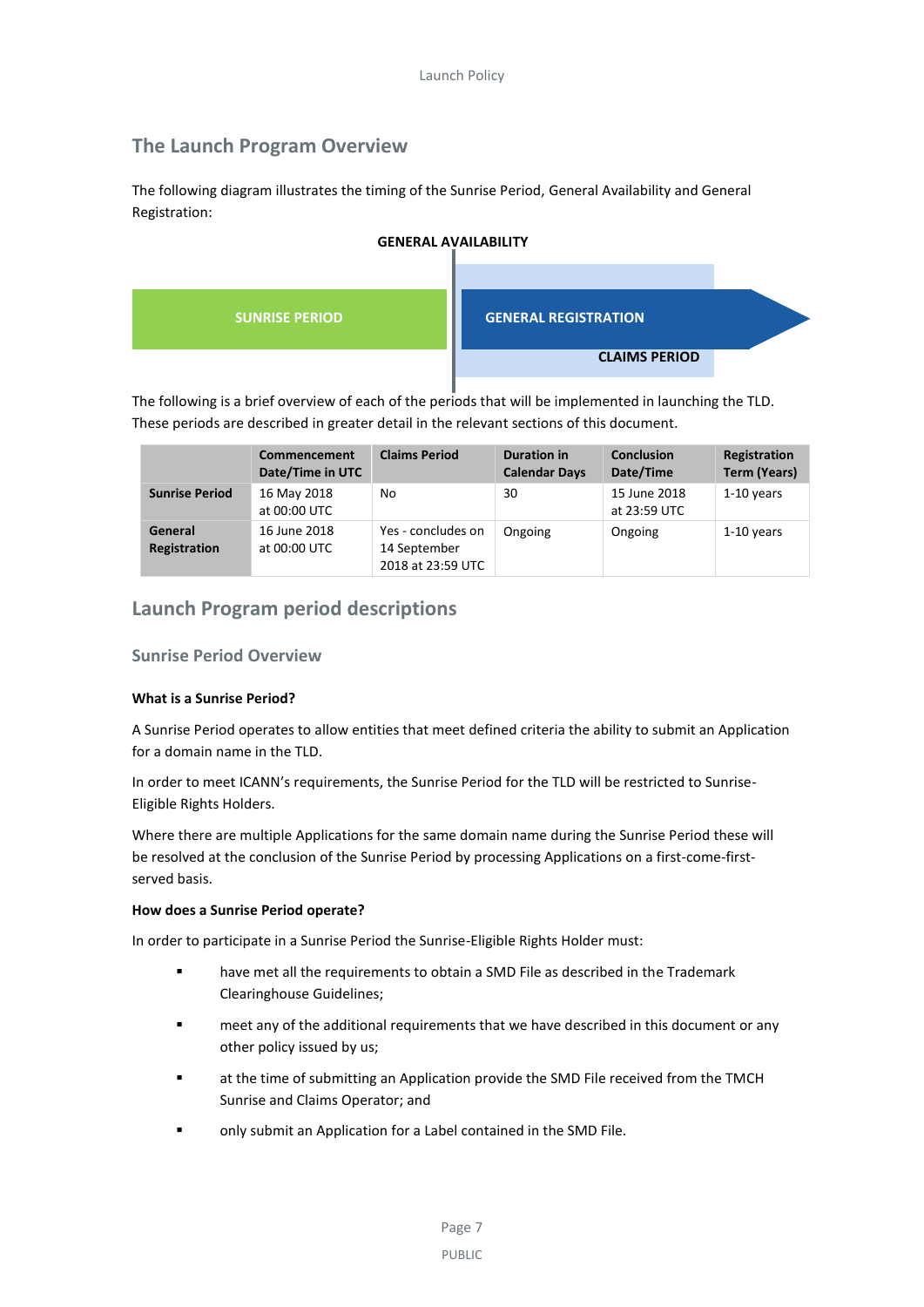We will perform verification of the SMD File and confirm that the applied for Label is contained in the SMD File.

Where verification of the SMD File fails or the applied for Label is not contained in the SMD File, that Application will be rejected.

#### **When will a Sunrise Period operate for the TLD?**

The Sunrise Period will be in effect from the date so described in the Launch Program overview.

#### **Notice and duration**

Once commenced, we may extend the duration of the Sunrise Period at our discretion. Where the Sunrise Period is extended we will provide such notice to you on our website and via any other means we deem appropriate.

#### **Claims Period Overview**

#### **What is a Claims Period?**

In order to meet ICANN's requirements, Claims Periods will operate at certain stages during our Launch Program for the TLD.

Throughout the time when a Claims Period operates, during the process of making an Application for a domain name, the Applicant will be notified (via a Claims Notice) if the applied for Label is a Trademark Match to a Trademark Record in the Trademark Clearinghouse. Where that Label is Allocated, the Trademark Holder with the corresponding Trademark Record will be notified of such by the TMCH Sunrise and Claims Operator.

#### **How does a Claims Period operate?**

The Claims Notice forms part of the process of submitting an Application for a domain name, and the Applicant for the domain name will be required to acknowledge the information contained within the Claims Notice before processing the Application.

#### **When will a Claims Period operate for the TLD?**

The Claims Period will be in effect during the first 90 calendar days after the commencement of General Registration.

The Claims Period will be in effect from the date so described in the Launch Program overview.

#### **Notice and duration**

Once commenced we may extend the duration of the Claims Period. Where the Claims Period is extended we will provide such notice to you on our website and via any other means we deem appropriate.

## <span id="page-11-0"></span>**4.2 Basic Requirements of an Application**

Applications for domain names are subject always to the eligibility requirements of the TLD. These requirements can be found in this policy and our Registration Policy at the following link: [http://nic.catholic/.](http://nic.catholic/)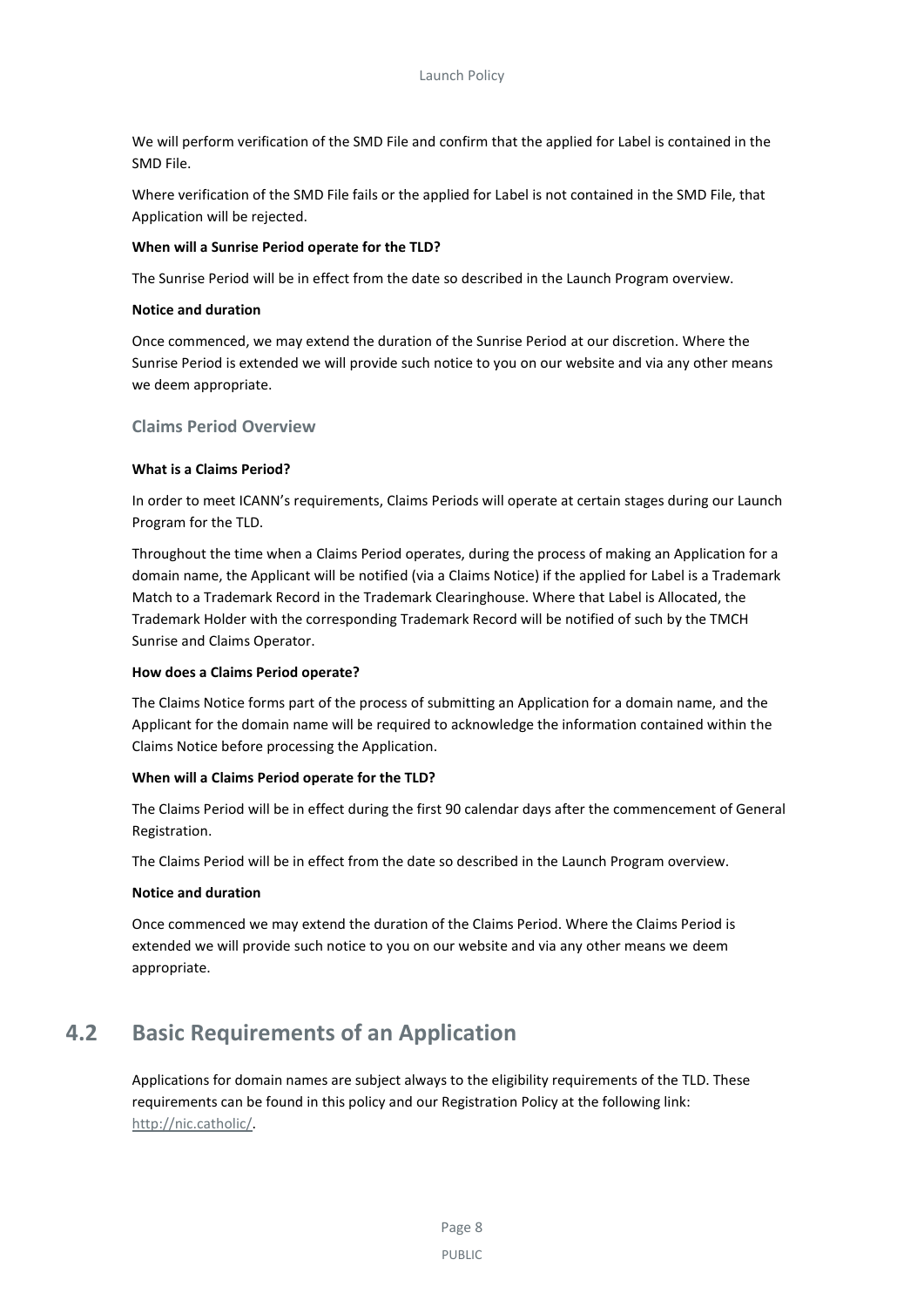In submitting an Application you acknowledge that the Application, and if successful the subsequent Allocation of the domain name, are subject to the Published Policies.

In addition to the information that may be required by ICANN, the TMCH Sunrise and Claims Operator, and the Registrar, Applicants must supply any information regarding a domain name that may be required by us, as described in the Published Policies.

All Applications must specify the period under which the Application is being submitted and contain any such information that is required of that period as described in this policy.

Applications may only be submitted once the period to which the Application relates has commenced.

Successful Applicants must enter into an agreement for the domain name with their chosen Registrar.

## **Availability of Domain Names**

All Applications for domain names are subject to the requested domain name's availability.

During any of the periods described in this policy a domain name may:

- **be reserved or restricted: or**
- **have been previously Allocated; or**
- be eligible for Allocation to another entity; or
- be the subject of an Application that is being currently being processed by us.

Our Registration Policy describes the types of Labels that may be reserved or restricted in the TLD.

### **Processing of Applications**

Applications for domain names will be processed by us at the conclusion of the relevant period of the Launch Program.

We will perform technical substantiation of information received in relation to an Application with the TMCH Sunrise and Claims Operator.

## **Making Domain Names Eligible for Allocation**

#### **Overview**

For each of the periods described during the Launch Program, we will determine if there is more than one Application for the same domain name.

Where there are multiple Applications for the same domain name, and each of the Applications meets the requirements of the Published Policies, then those Applications will be subject to the contention resolution mechanism described.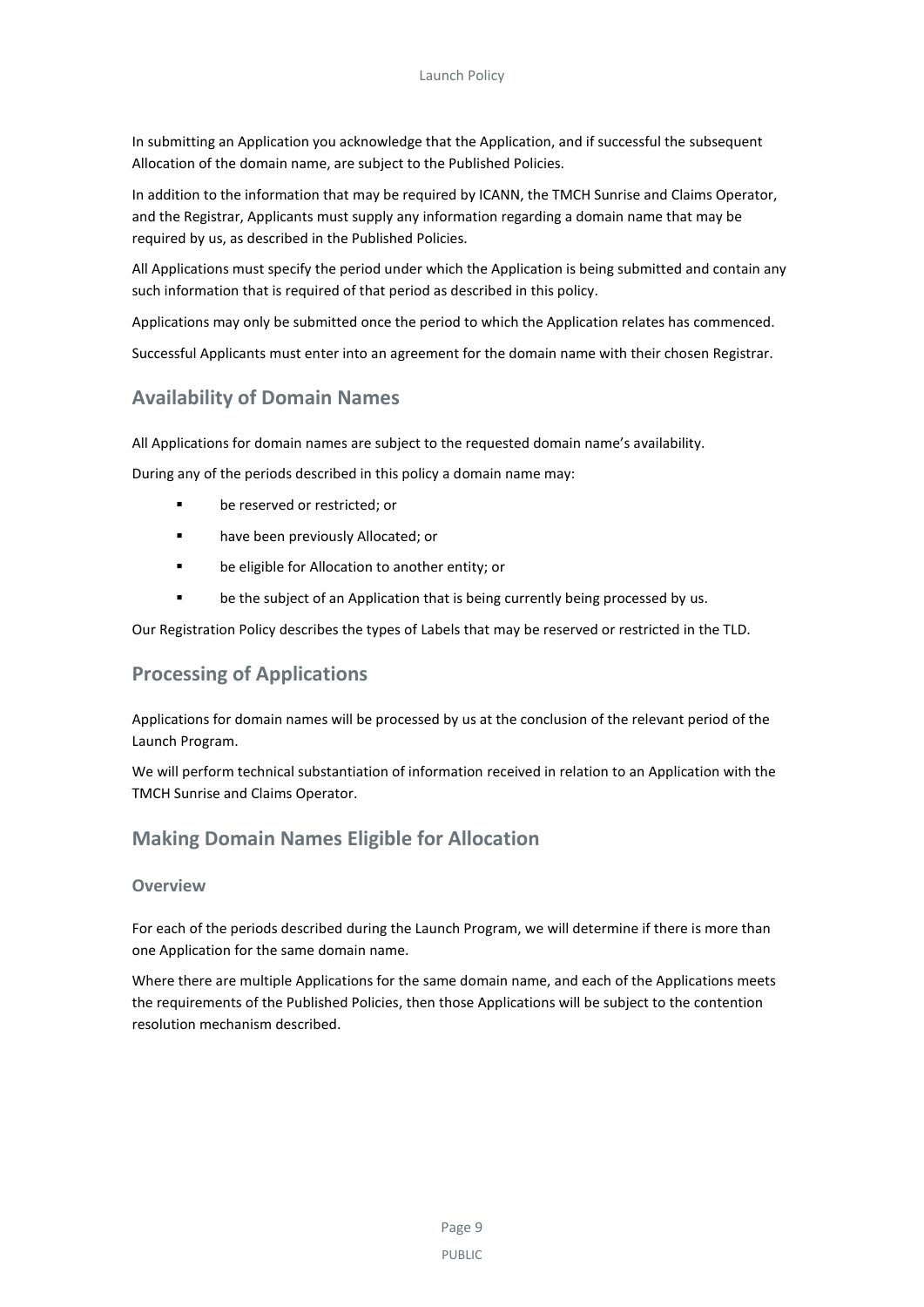#### **Un-Allocated Applications**

Where an Application is not Allocated within 120 calendar days of being made Eligible for Allocation, that Application shall be considered abandoned and the applied for domain name may

- **Become available in General Registration; or**
- Be reserved or restricted by us, subject to the Published Policies.

### **Our Policy and your Representations and Warranties**

All domain names or Applications for domain names as the case may be, are subject to the Published Policies.

Our policy documents can be found in the policy section of our website at the following link: [http://nic.catholic/.](http://nic.catholic/)

Without limiting any other agreement or policy, by submitting an Application for a domain name an Applicant will be deemed to have warranted that:

- **Example 1** it has the authority to make an Application;
- the information provided is current, complete and accurate, and the Applicant agrees to correct and update the information to ensure it remains current, complete and accurate;
- any information the Applicant may have provided to the TMCH Sunrise and Claims Operator is true and correct; and
- where the Application relates to a Sunrise Period, to the best of the Applicant's knowledge the requested Label is a Trademark Match to the Validated Mark.

The Applicant and the Registrar understand and acknowledge:

- that the act of submitting an Application for a domain name does not guarantee the domain name will be Allocated to the Applicant;
- that, where multiple Applications are received for a domain name, those Applications may be subject to the contention resolution mechanisms as described in this policy which may include the rejection of an Application, and agree to the terms of those mechanisms; and
- that we may prevent an Applicant from making an Application and registering or renewing a domain name where that Applicant has been found to be in breach of our policy.

By submitting an Application for a domain name the Applicant and the Registrar agree:

- to be subject to the Published Policies, and acknowledge that any domain name may be subjected to a dispute resolution process, and that the outcome of such process may result in the domain name registration being transferred to another entity, being suspended or cancelled;
- that we reserve the right to deny any Application, or cancel, lock, place on hold, transfer or delete any domain name or transaction that we deem necessary, in our sole discretion:
	- to protect the integrity and stability of the Service;
	- <sup>D</sup> to comply with our obligations;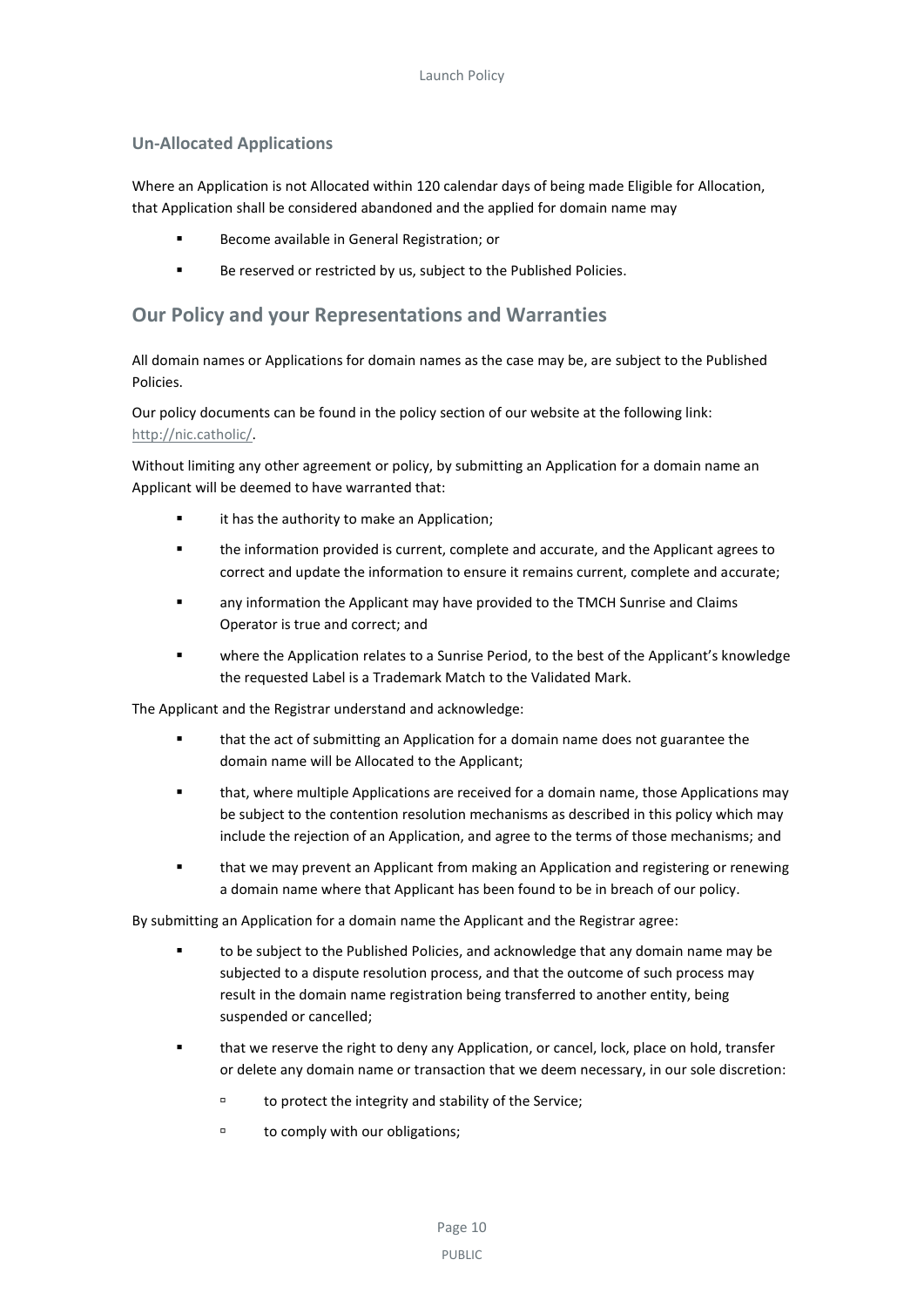- to comply with any applicable laws, government rules or requirements, requests of law enforcement, or in compliance with any dispute resolution policies or process;
- to avoid any liability, civil or criminal, on our part, as well as our affiliates, subsidiaries, officers, directors, employees and subcontractors;
- to ensure compliance with the Published Policies;
- for the non-payment to us of any fee; or
- to correct mistakes made by us or any Registrar, or any of our service providers in connection with an Application or a domain name.
- to indemnify and keep us (including our employees, agents and subcontractors) fully indemnified from and against all suits, actions, claims, demands, losses, liabilities, damages, costs and expenses, that may be made or brought against or suffered or incurred by us, arising out of or in connection in any way, with your breach of any policy or agreement that you may have with us.

# <span id="page-14-0"></span>**4.3 Operation of the Sunrise Period**

### **Eligibility**

Participation in the Sunrise Period is restricted to Applicants who meet the following Sunrise Eligibility Requirements.

The Applicant must:

- **F** make an Application for the domain name via their chosen Registrar;
- **•** have been issued with an SMD File from the TMCH Sunrise and Claims Operator; and
- comply with the eligibility requirements of the TLD as described in our Registration Policy which can be found at the following link: [http://nic.catholic/.](http://nic.catholic/)

As described in the Trademark Clearinghouse Guidelines that may be found at the following link [www.trademark-clearinghouse.com](http://www.trademark-clearinghouse.com/) and reproduced in part below, a SMD File will be issued by the TMCH Sunrise and Claims Operator to the holder of a word mark that:

- is nationally or regionally registered and for which proof of use (which can be a declaration and a single specimen of current use) was submitted to, and validated by, the TMCH Sunrise and Claims Operator;
- **nas been court-validated; or**
- **EXECT** has been specifically protected by a statute or treaty currently in effect and that was in effect on or before 26 June 2008.

For further information on how to obtain an SMD File please see the Trademark Clearinghouse Guidelines that may be found at the following link: [www.trademark-clearinghouse.com.](http://www.trademark-clearinghouse.com/)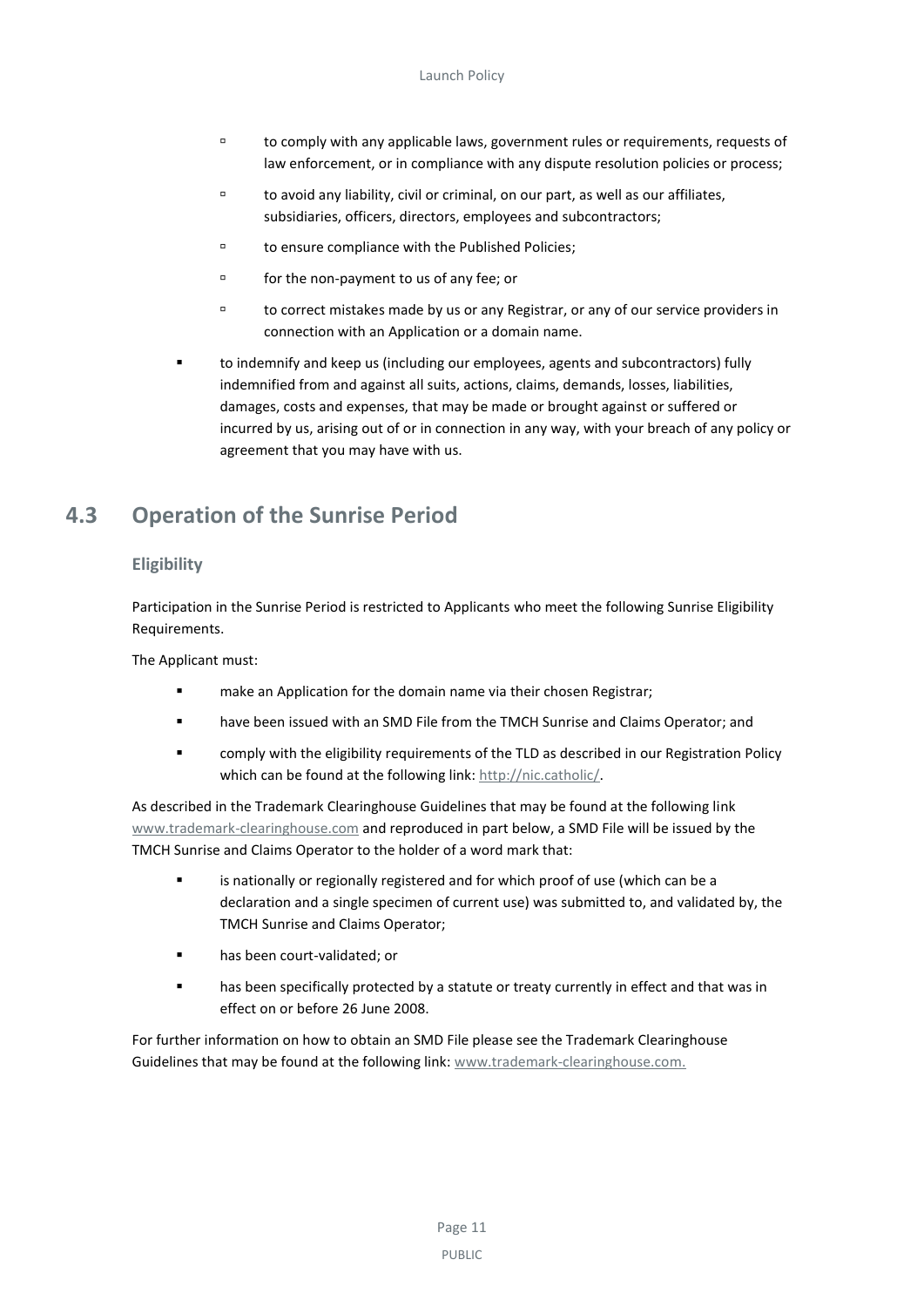### **Registration Term**

A domain name Allocated as a result of a Sunrise Period may be created for a term of between 1- 10 years.

### **Contention Resolution**

During the Sunrise Period Applications will be processed on a first-come-first-served basis, thus no contention is possible.